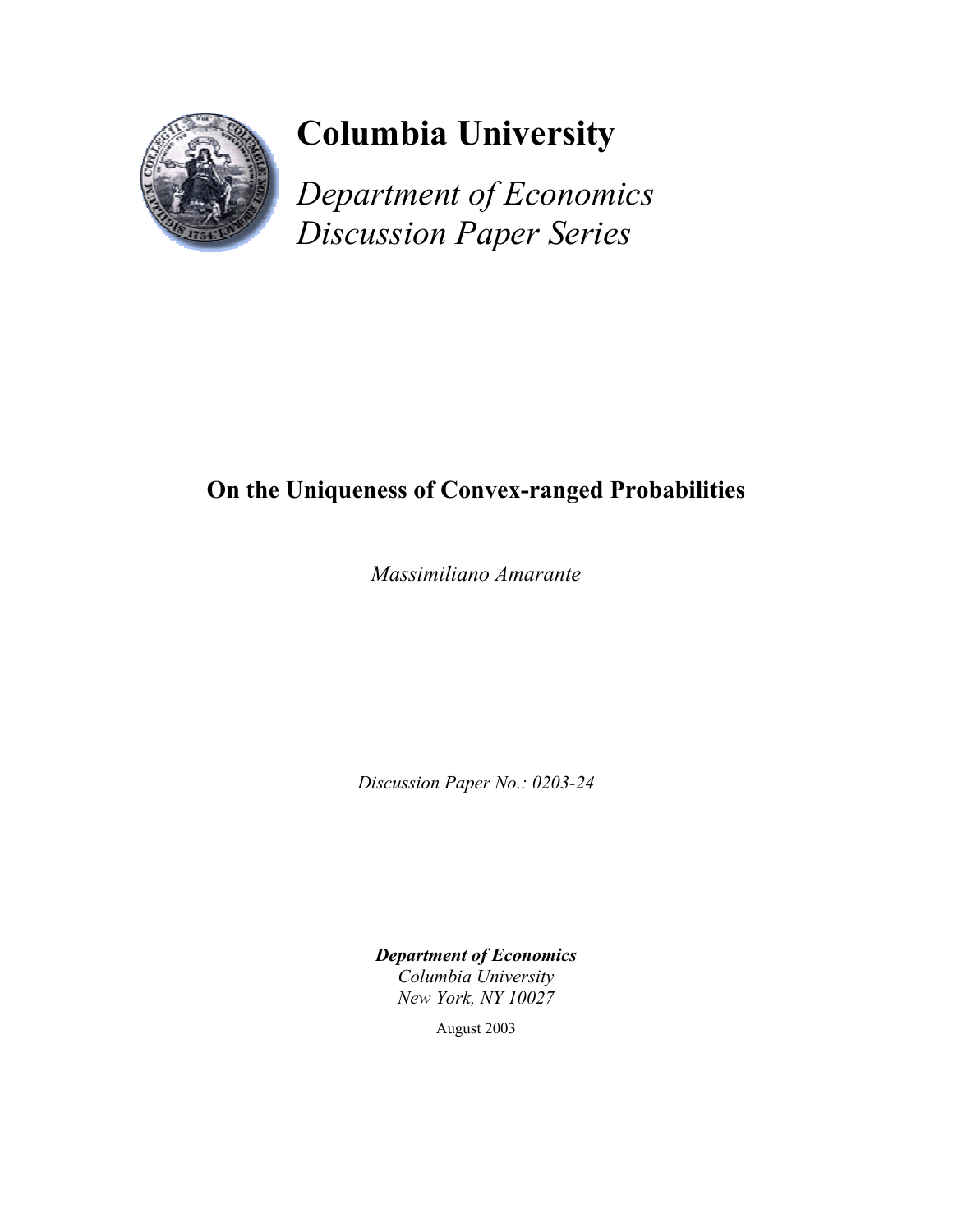### On the uniqueness of convex-ranged probabilities

Massimiliano Amarante Columbia University<sup>∗</sup>

August 16, 2003

#### Abstract

We provide an alternative proof of a theorem of Marinacci [2] regarding the equality of two convex-ranged measures. Specifically, we show that, if  $P$  and  $Q$  are two nonatomic, countably additive probabilities on a measurable space  $(S, \Sigma)$ , the condition  $\exists A^* \in \Sigma$  with  $0 < P(A^*) < 1$  such that  $P(A^*) = P(B) \Longrightarrow Q(A^*) = Q(B)$  whenever  $B \in \Sigma$  is equivalent to the condition  $[\forall A, B \in \Sigma \ P(A) > P(B) \Longrightarrow Q(A) \geq Q(B)$ . Moreover, either one is equivalent to  $P = Q$ .

JEL Classification Number: D81

In [2], Marinacci proved the following theorem.

**Theorem (Marinacci [2])** Let  $P$  and  $Q$  be two finitely additive probabilities on a  $\lambda$ -system  $\Sigma$ . Suppose that P is convex-ranged and that Q is countably additive. If  $\exists A^* \in \Sigma$  with  $0 < P(A^*) < 1$  such that

$$
P(A^*) = P(B) \Longrightarrow Q(A^*) = Q(B)
$$

whenever  $B \in \Sigma$ , then  $P = Q$ .

The motivation for studying this kind of questions comes from Bayesian decision theory. This is discussed in [2] to which we refer the reader.

In this note, we provide an alternative proof to Marinacci's theorem by showing that the condition above is equivalent to the condition that for any  $A, B \in \Sigma$ ,  $P(A) > P(B) \Longrightarrow Q(A) \geq Q(B)$ . Proposition 1 below shows that this latter is equivalent to  $P = Q$ , and Proposition 2 proves the equivalence to Marinacci's condition. Our condition is probably easier to check in applications. It is in this form, for instance, that the result about the equality of convex-ranged

<sup>∗</sup>Department of Economics, Columbia University, 1019 IAB, 420 W 118th street, NY, NY 10027. Email: ma734@columbia.edu.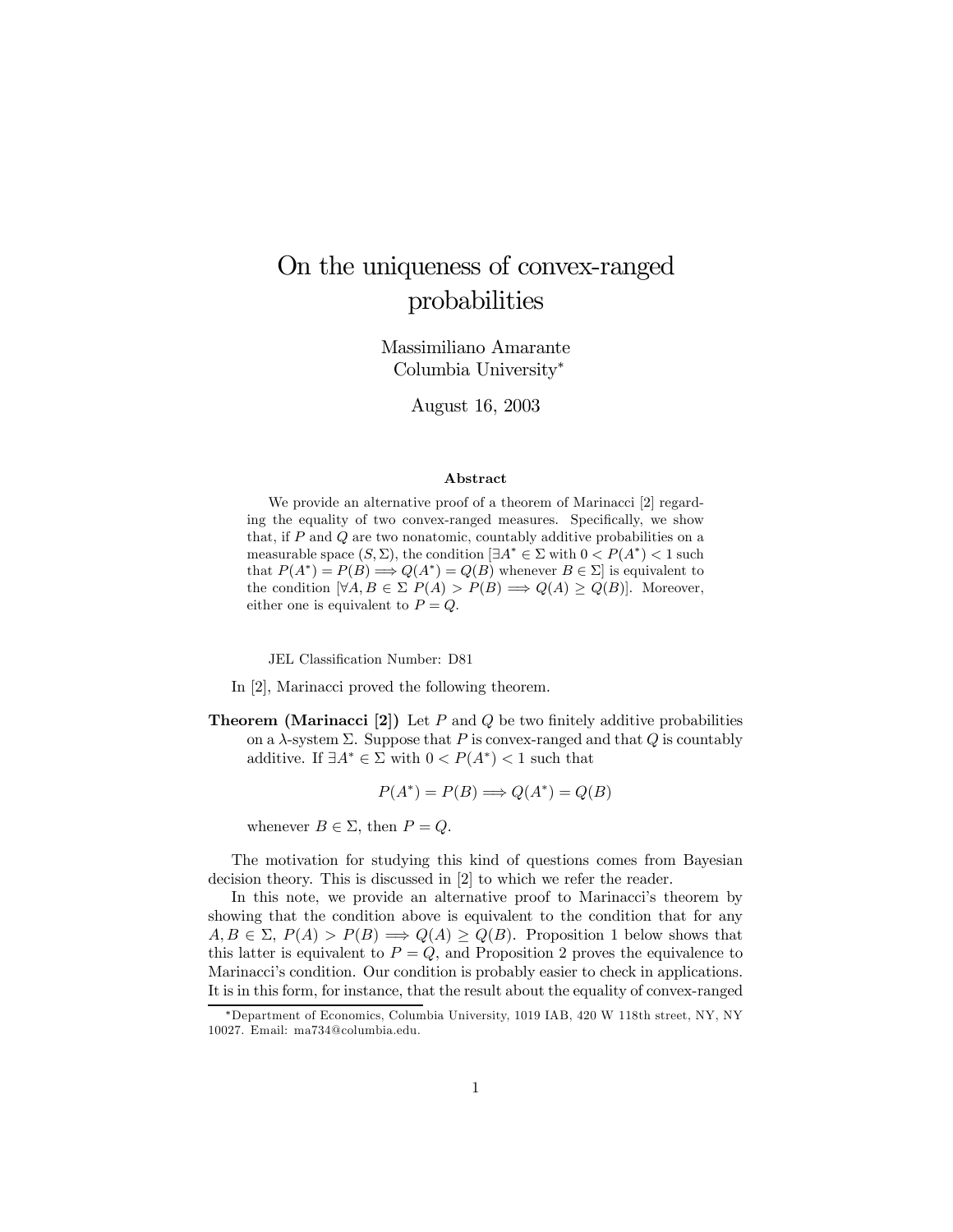probabilities is repeatedly used in [1] for studying the class of unambiguous events in the sense of Epstein and Zhang [3].

Given the limited scope of this note, we make two assumptions which render the proof entirely elementary. We assume at the outset that both  $P$  and  $Q$  be nonatomic, countably additive probabilities, and that the class  $\Sigma$  of measurable sets be a  $\sigma$ -algebra.

Let  $P$  and  $Q$  be nonatomic, countably additive probabilities on the measurable space  $(S, \Sigma)$ .

**Proposition 1** If  $P \neq Q$ , then there exist  $A, B \in \Sigma$  such that

$$
P(A) > P(B) \qquad \text{and} \qquad Q(A) < Q(B)
$$

**Proof.** We have  $P, Q \ll \mu = \frac{1}{2}P + \frac{1}{2}Q$ . Let (Radon-Nikodym)  $f_P$  and  $f_Q$ be the two densities. Define

$$
X = \{ s \in S \mid f_P > f_Q \}
$$
  

$$
Y = \{ s \in S \mid f_P < f_Q \}
$$

CLAIM 1: X and Y are measurable with  $\mu(X) > 0$  and  $\mu(Y) > 0$ .

Measurability is immediate. Let  $P \neq Q$ . Then,  $\exists Z \in \Sigma : P(Z) \neq Q(Z)$ . Without loss, assume  $P(Z) > Q(Z)$  (and  $P(Z<sup>c</sup>) < Q(Z<sup>c</sup>)$ ). Now, suppose  $\mu(X)=0$ . Then,

$$
P(Z) - Q(Z) = \int_{Z} (f_P - f_Q)d\mu
$$
  
= 
$$
\int_{Z \cap X} (f_P - f_Q)d\mu + \int_{Z \cap X^c} (f_P - f_Q)d\mu
$$
  
= 
$$
(\text{by } \mu(X) = 0) \int_{Z \cap X^c} (f_P - f_Q)d\mu
$$
  

$$
\leq \int_{Z \cap X^c} (f_Q - f_Q)d\mu = 0
$$

which implies  $P(Z) \leq Q(Z)$ , a contradiction. Similarly, for  $\mu(Y) > 0$ .

Now, observe that  $\forall C \subseteq X \mid D \subseteq Y$  such that  $\mu(C) > 0 \mid \mu(D) > 0$ , we have  $P(C) > Q(C)$  [Q(D) > P(D)]. This is immediate as for  $C \subseteq X$  with  $\mu(C) > 0$ ,

$$
P(C) - Q(C) = \int_{C} (f_P - f_Q) d\mu > 0
$$

Similarly for the other case. In particular,  $P(X) > 0$  and  $Q(Y) > 0$ .

Since P and Q are nonatomic, so is  $\mu$ . Hence, there exists  $A \subset X : Q(Y)$  $\mu(A) > 0.$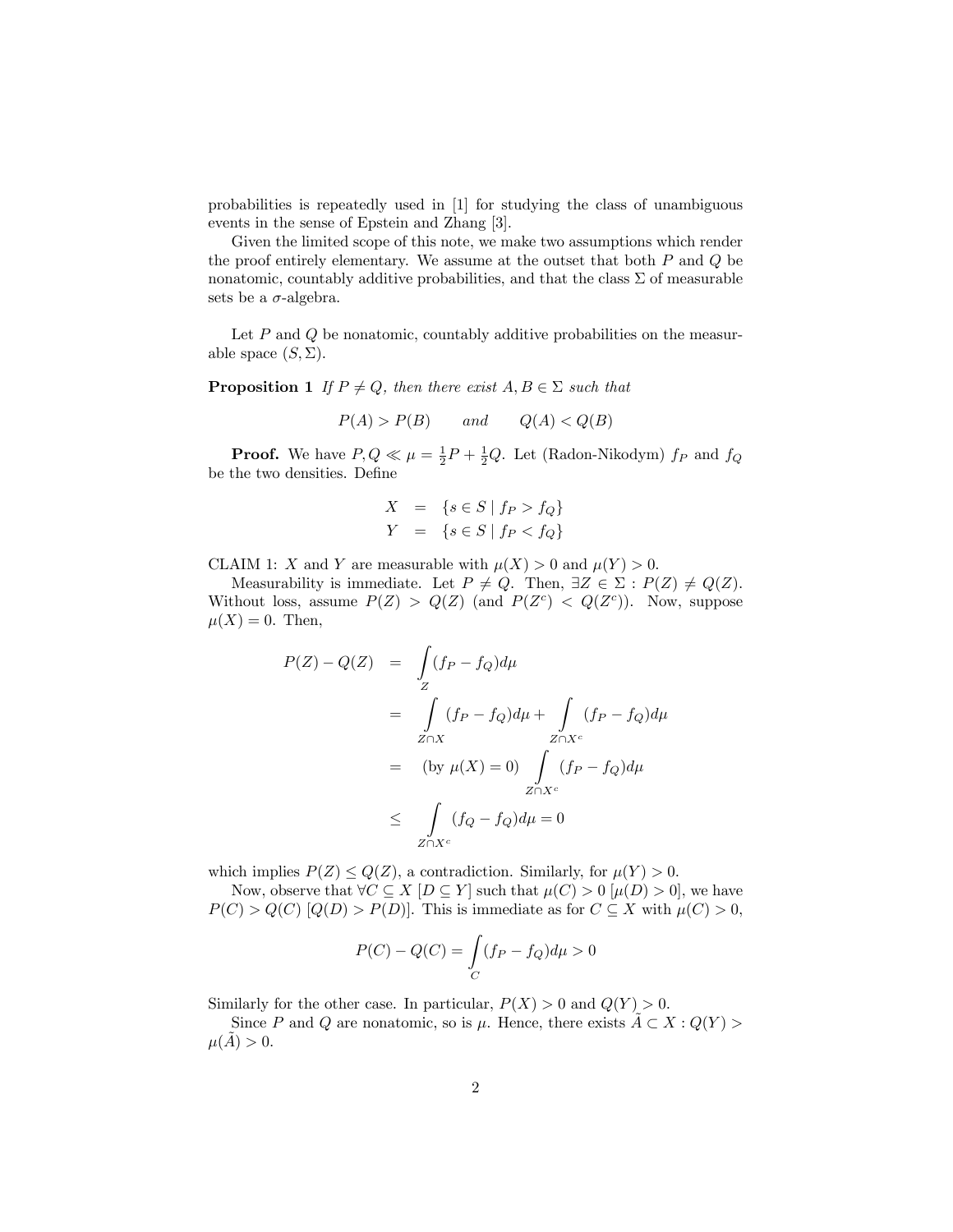Pick one such an  $\tilde{A}$ . By the preceding,  $P(\tilde{A}) > Q(\tilde{A}) \geq 0$ . We distinguish between two cases.

(i)  $Q(\tilde{A})=0$ . By the nonatomicity of  $Q, \exists B \subset Y : P(\tilde{A}) > Q(B) > 0$ . By the preceding,  $Q(B) > P(B)$ . By setting  $A = \overline{A}$ , we have

$$
P(A) > P(B)
$$
 and  $Q(B) > 0 = Q(\tilde{A}) = Q(A)$ 

(ii)  $Q(A) > 0$ . By the nonatomicity of  $Q$ ,  $\exists B \subset Y : Q(B) = Q(A)$ . Hence,  $P(A) > Q(A) = Q(B) > P(B)$ . By the nonatomicity of  $Q$ ,  $\exists A \subset A: Q(B) >$  $Q(A) > P(B)$ . Since  $A \subset X$  implies  $P(A) > Q(A)$ , we have

$$
P(A) > P(B) \qquad \text{and} \qquad Q(A) < Q(B)
$$

It is immediately checked that the converse to the above statement is true as well, and that it does not require nonatomicity of the measures. On the other hand, nonatomicity is essential to the above result. To see this, consider two measures, P and Q, both having two atoms,  $s_1$  and  $s_2$ , with  $P(s_1)=2/3$ ,  $P(s_2)=1/3, Q(s_1)=Q(s_2)=1/2.$ 

Next, we show that the condition for the equality of the measures produced by Proposition 1 is equivalent to the condition in Marinacci's theorem.

**Proposition 2** If  $\exists A^* \in \Sigma$  with  $0 < P(A^*) < 1$  such that  $P(A^*) = P(B) \Longrightarrow$  $Q(A^*) = Q(B)$ ,  $B \in \Sigma$ , then for any  $A, B \in \Sigma$ 

$$
P(A) > P(B) \Longrightarrow Q(A) \ge Q(B)
$$

**Proof.** Let,  $A, B \in \Sigma$  be such that  $P(A) > P(B)$ .

We begin by establishing the statement in some special cases. Then, we will reduce the general case to one of those.

(a) Suppose  $P(B) = P(A^*)$ . Then,  $P(A) > P(A^*)$ , and, by the nonatomicity of P,  $\exists \tilde{A} \subset A$  such that  $P(\tilde{A}) = P(A^*)$ . We have,

$$
P(\tilde{A}) = P(A^*) \Longrightarrow Q(\tilde{A}) = Q(A^*)
$$
  

$$
P(B) = P(A^*) \Longrightarrow Q(B) = Q(A^*)
$$

Hence,  $Q(A) \ge Q(A) = Q(B)$ .

(b) Suppose  $P(A) \ge P(A^*) > P(B)$ . Observe, that  $1 > P(A^*)$  implies  $P(B<sup>c</sup>) > P(A<sup>*</sup>) - P(B) > 0$ . By the nonatomicity of P, there exists a  $Z \subset B<sup>c</sup>$ such that  $P(Z) = P(A^*) - P(B)$ . Hence,  $P(B \cup Z) = P(A^*)$ . Moreover, just like before,  $\exists \tilde{A} \subset A$  such that  $P(\tilde{A}) = P(A^*)$ . Combining these two observations, we get  $Q(A) \ge Q(A) = Q(A^*) = Q(B \cup Z) \ge Q(B)$ .

(c) Observe that, trivially,  $A^{*c}$  has the same property as  $A^*$  in the statement. It follows that if we prove the statement for the case  $P(A^*) > P(A) > P(B)$ , then the statement is proven also for the case  $P(A) > P(B) > P(A^*)$  [for if  $P(A) > P(B) > P(A^*)$ , then  $P(A^c) < P(B^c) < P(A^{*c})$  and  $Q(B^c) \ge$  $Q(A^c) \Longrightarrow Q(A) \geq Q(B)$ .